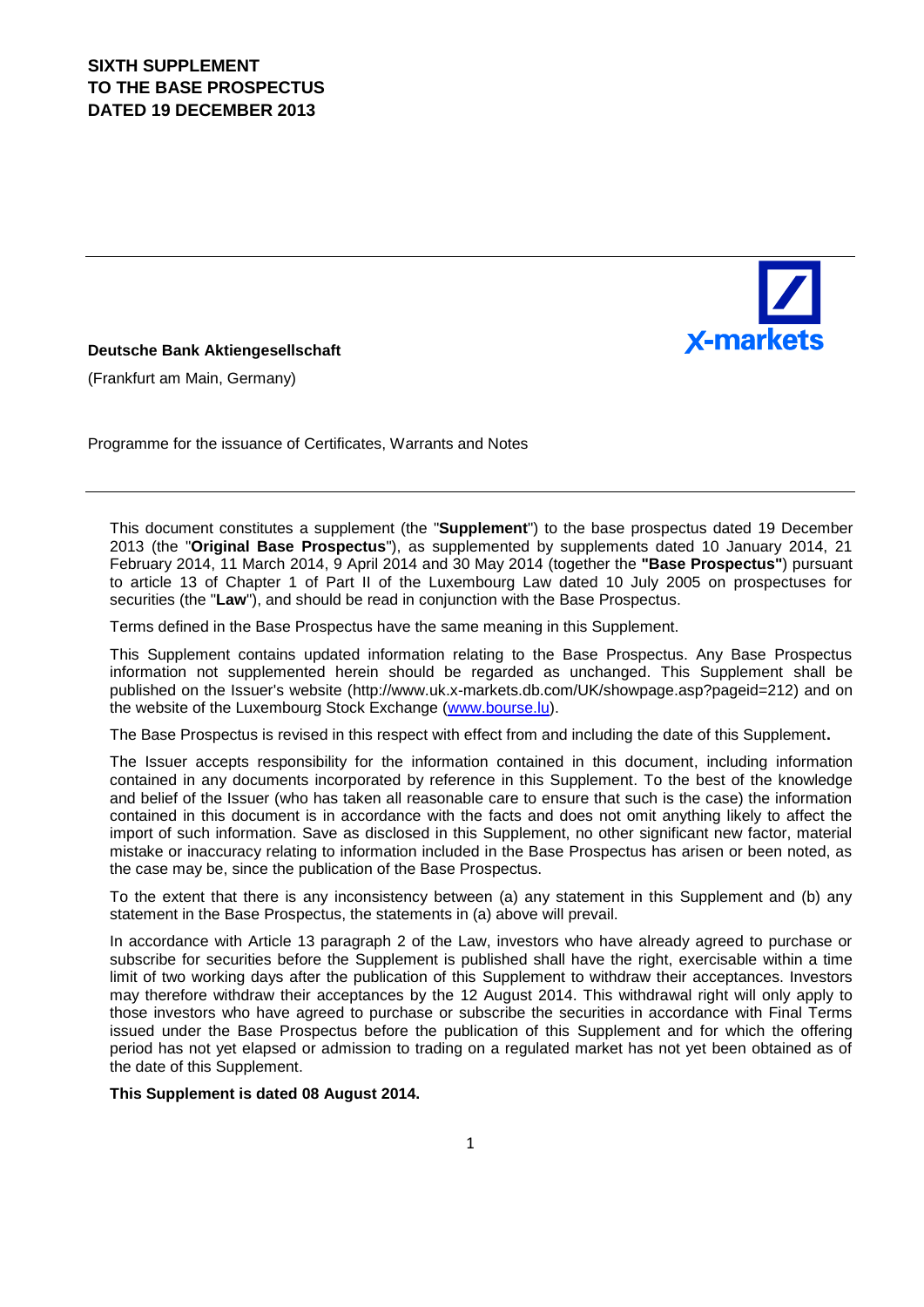**I.**

In Chapter "**I. Summary**", "**Section B- Issuer**" Element B.4b **"Trends"** the text contained in the right column shall be deleted and replaced as follows:

**"**With the exception of the effects of the macroeconomic conditions and market environment, as well as the effects of legislation and regulations applicable to all financial institutions in Germany and the Eurozone, there are no known trends, uncertainties, demands, commitments or events that are reasonably likely to have a material effect on the issuer's prospects in its current financial year**."**

**II.**

### **PUBLICATION OF THE INTERIM REPORT AS OF 30 JUNE 2014 OF DEUTSCHE BANK**

On 29 July 2014, the Issuer published its Interim Report as of 30 June 2014. By virtue of this Supplement the Interim Report as of 30 June 2014 is incorporated by reference in, and form part of, the Base Prospectus. Copies of all documents incorporated by reference in the Base Prospectus are also available on the Luxembourg Stock Exchange's website [\(www.bourse.lu\)](http://www.bourse.lu/).

In Chapter "**I. Summary**", Section "**B - Issuer**" Element "**B.12. Selected historical key financial information**" / "**A statement that there has been no material adverse change in the prospects of the issuer since the date of its last published audited financial statements or a description of any material adverse change**" / "**A description of significant changes in the financial or trading position subsequent to the period covered by the historical financial information**" the table and the text contained in the right column shall be deleted and replaced as follows:

|                                              | 31 December $20121$<br>(IFRS, audited) | 31 December 2013<br>(IFRS, audited) | 30 June 2013<br>(IFRS, unaudited) | 30 June 2014<br>(IFRS, unaudited) |
|----------------------------------------------|----------------------------------------|-------------------------------------|-----------------------------------|-----------------------------------|
| <b>Share capital</b><br>(in EUR) $2$         | 2,379,519,078.40                       | 2,609,919,078.40                    | 2,609,919,078.40                  | 3,530,939,215.36                  |
| Number of<br>ordinary<br>shares <sup>3</sup> | 929,499,640                            | 1,019,499,640                       | 1,019,499,640                     | 1,379,273,131                     |
| <b>Total assets</b><br>(in million)<br>Euro) | 2,022,275                              | 1,611,400                           | 1,909,879                         | 1,665,410                         |

**<sup>.</sup>** 1 restated information as of 31 December 2012 to account for changes in accounting principles Source: Financial Data Supplement 2Q2014 published on the issuer's website https://www.deutsche-bank.de/ir/de/download/FDS\_2Q2014.pdf as at 1 August 2014. For more details on the changes in accounting principles please see the section "Recently Adopted and New Accounting Pronouncements" of Deutsche Bank Group's Consolidated financial statement as of 31 December 2013. 2 source webpage of the issuer https://www.deutsche-bank.de/ir/en/content/ordinary\_share.htm as of 1 August 2014

 $\mathbf{u}$ 

<sup>3</sup> source webpage of the issuer https://www.deutsche-bank.de/ir/en/content/ordinary\_share.htm as of 1 August 2014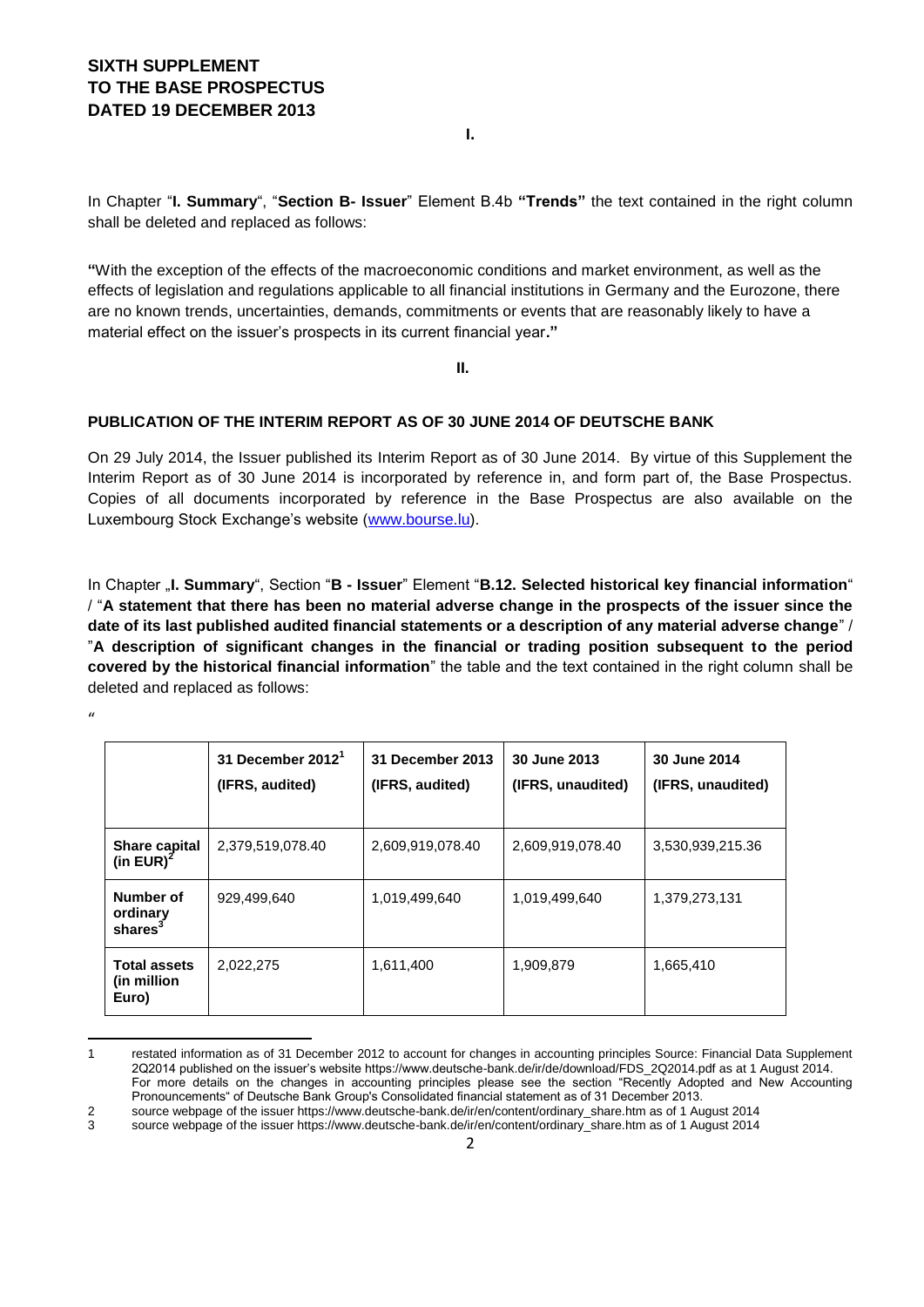| <b>Total</b><br>liabilities (in<br>million Euro      | 1,968,035 | 1,556,434 | 1,852,144 | 1,597,009             |
|------------------------------------------------------|-----------|-----------|-----------|-----------------------|
| <b>Total equity</b><br>(in million<br>Euro)          | 54,240    | 54,966    | 57,735    | 68,401                |
| Common<br><b>Equity Tier 1</b><br>ratio <sup>4</sup> | 11.4%     | 12.8%     | 13.3%     | 14.7% <sup>5</sup>    |
| Tier 1 capital<br>ratio <sup>6</sup>                 | 15.1%     | 16.9%     | 17.3%     | $15.5\%$ <sup>7</sup> |

There has been no material adverse change in the prospects of Deutsche Bank since 31 December 2013.

Not applicable. There has been no significant change in the financial or trading position of Deutsche Bank Group since 30 June 2014."

**III.**

In Chapter "**I. Summary**", "**Section B- Issuer**" Element B.15 **"Issuer's principal activities"** the text contained in the right column shall be deleted and replaced as follows:

"The objects of Deutsche Bank, as laid down in its Articles of Association, include the transaction of all kinds of banking business, the provision of financial and other services and the promotion of international economic relations. The Bank may realise these objectives itself or through subsidiaries and affiliated companies. To the extent permitted by law, the Bank is entitled to transact all business and to take all steps which appear likely to promote the objectives of the Bank, in particular: to acquire and dispose of real estate, to establish branches at home and abroad, to acquire, administer and dispose of participations in other enterprises, and to conclude enterprise agreements.

As of 31 December 2013, the Bank was organized into the following five corporate divisions:

- Corporate Banking & Securities (CB&S);
- Global Transaction Banking (GTB);
- Deutsche Asset & Wealth Management (DeAWM);
- Private & Business Clients (PBC); and
- Non-Core Operations Unit (NCOU).

The five corporate divisions are supported by infrastructure functions. In addition, Deutsche Bank has a regional management function that covers regional responsibilities worldwide.

**<sup>.</sup>** 4 Capital ratios as of 30 June 2014 are based upon transitional rules of the Regulation (EU) No 575/2013 on prudential requirements for credit institutions and investment firms" as amended (Capital Requirements Requiation, or "CRR" and Directive 2013/36/EU on access to the activity of credit institutions and the prudential supervision of credit institutions and investment firms" as amended (Capital Requirements Directive 4, or "CRD 4"), together the "CFD/CRD 4 capital framework"; prior periods are based upon Basel 2.5 rules excluding transitional items pursuant to section 64h (3) of the German Banking Act.

<sup>5</sup> Common Equity Tier 1 ratio as of 30 June 2014 amounts 11.5%, calculated on the basis of CRR/CRD 4 fully loaded without taking into account the transitional provisions of CRR/CRD 4.

<sup>6</sup> Capital ratios as of 30 June 2014 are based upon transitional rules of CFD/CRD 4 capital framework; prior periods are based upon Basel 2.5 rules excluding transitional items pursuant to section 64h (3) of the German Banking Act.

<sup>7</sup> Tier 1 –capital ratio as of 30 June 2014 amounts 12.4%, calculated on the basis of CRR/CRD 4 fully loaded without taking into account the transitional provisions of CRR/CRD 4.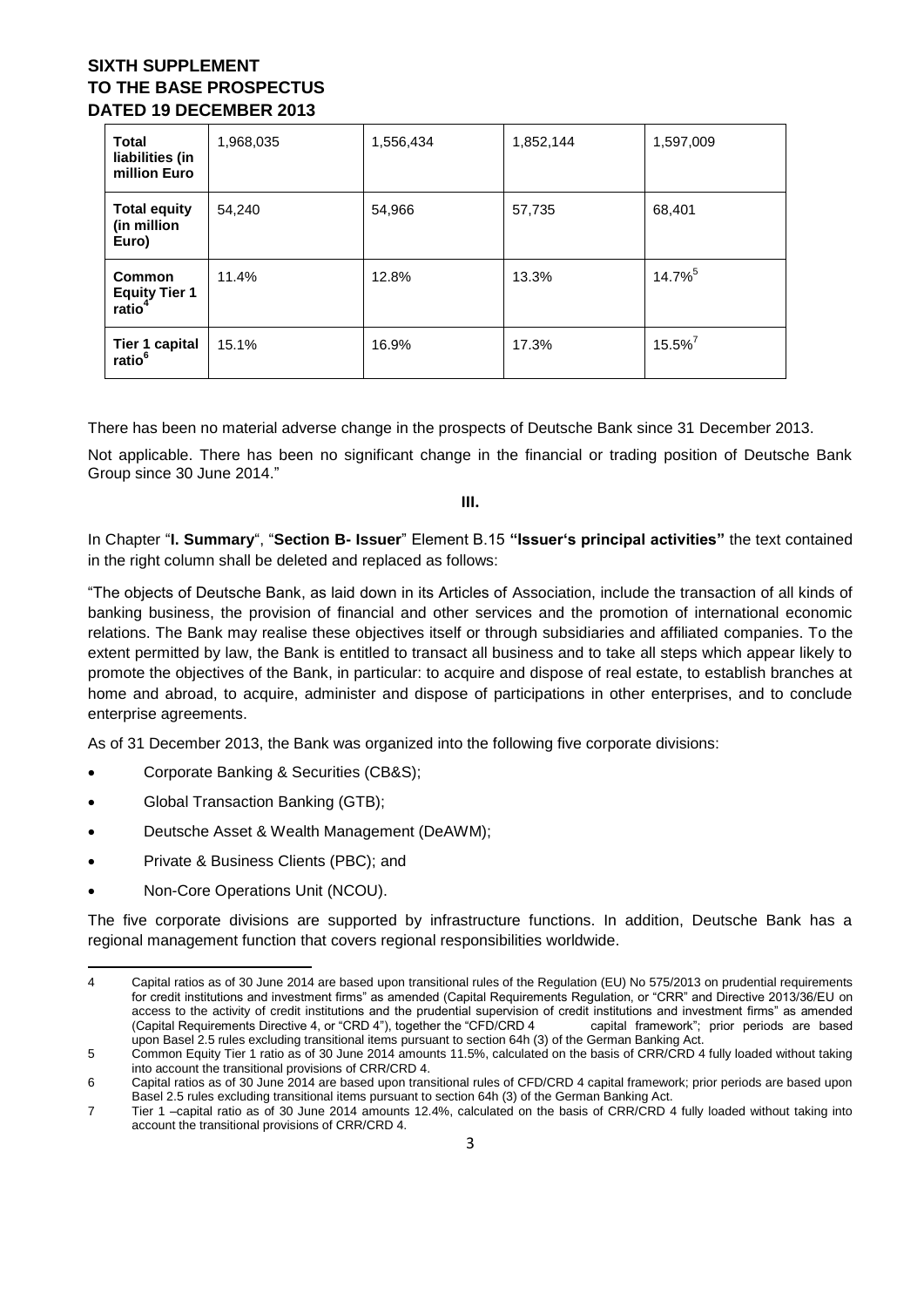The Bank has operations or dealings with existing or potential customers in most countries in the world. These operations and dealings include:

- subsidiaries and branches in many countries;
- representative offices in many other countries; and
- one or more representatives assigned to serve customers in a large number of additional countries."

### **IV.**

In Chapter "**I. Summary**", "**Section B- Issuer**" Element B.16 **"Controlling persons"** the text contained in the right column shall be deleted and replaced as follows:

"Not applicable. Based on the rules on notification of major shareholdings pursuant to sections 21 et seq. of the German Securities Trading Act (Wertpapierhandelsgesetz - WpHG), there are only two shareholders holding more than 5 per cent. of the Issuer's shares (5.83 and 5.14 per cent., respectively). To the Issuer's knowledge there is no other shareholder holding more than 3 per cent of the shares. The Issuer is thus not directly or indirectly owned or controlled."

### **V.**

### **RATINGS**

As of the publication date of this Supplement, following a change of the credit rating outlook regarding Deutsche Bank, AG by Moody's Investors Service, Inc. ("**Moody's**"), the ratings assigned by the Rating Agencies to debt securities and money market papers of Deutsche Bank were as follows:

| by S&P     | Long term rating:  | A              |
|------------|--------------------|----------------|
|            | Short term rating: | $A-1$          |
|            | Outlook:           | negative       |
|            |                    |                |
| by Moody's | Long term rating:  | A <sub>3</sub> |
|            | Short term rating: | $P-2$          |
|            | Outlook:           | negative       |
|            |                    |                |
| by Fitch   | Long term rating:  | A+             |
|            | Short term rating: | $F1+$          |
|            | Outlook:           | negative       |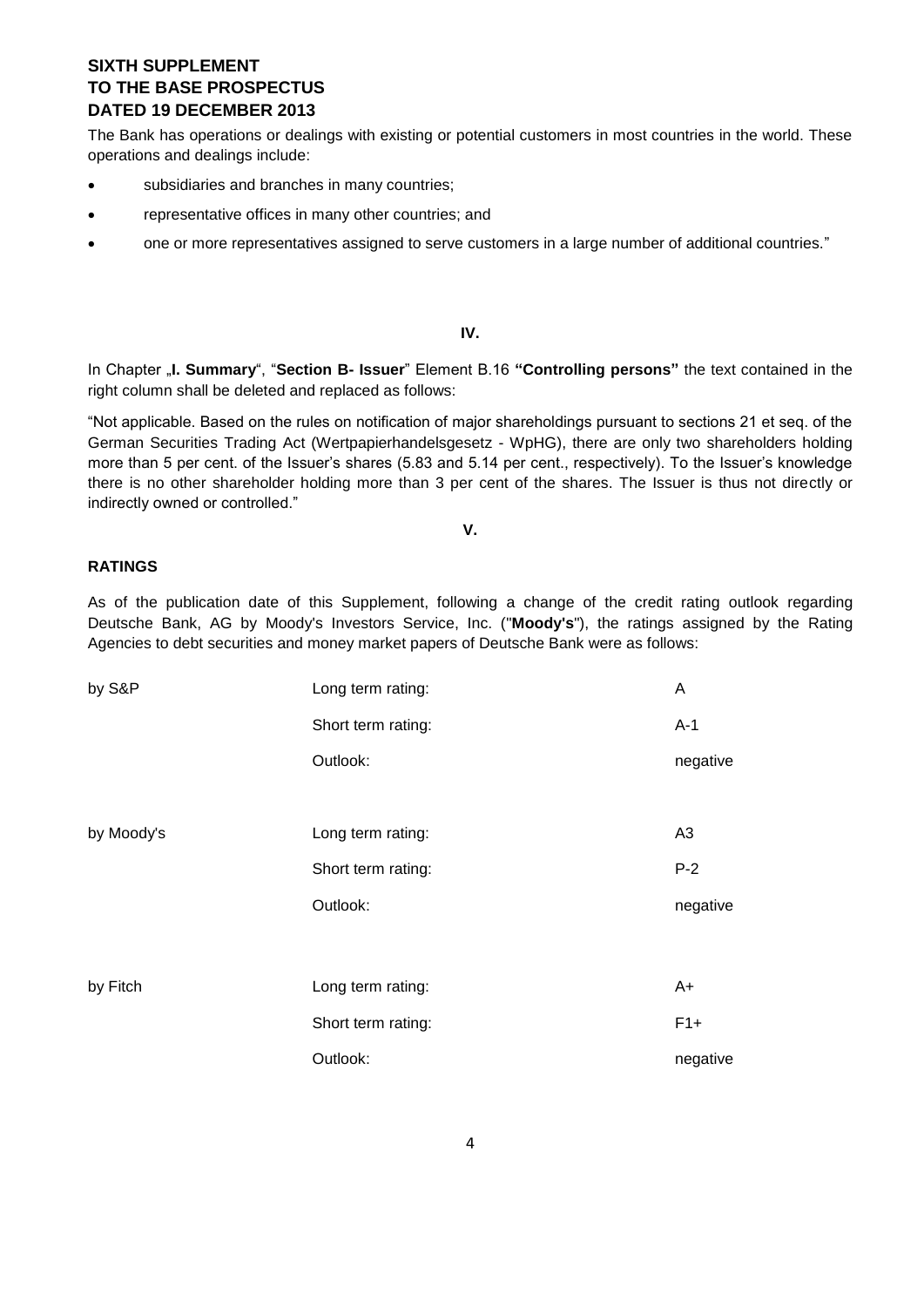In Chapter "**I. Summary**", Section "**B - Issuer**" Element "**B.17. Credit ratings assigned to the issuer or its debt securities"**" (page 8) the text and table contained therein shall be deleted and replaced as follows:

"S&P and Fitch are established in the European Union and have been registered or certified in accordance with Regulation (EC) No 1060/2009 of the European Parliament and of the Council of 16 September 2009, as amended, on credit rating agencies ("**CRA Regulation**"). With respect to Moody's, the credit ratings are endorsed by Moody's office in the UK (Moody's Investors Services Ltd.) in accordance with Article 4(3) of the CRA Regulation.

As of 1 August 2014 the following ratings were assigned to Deutsche Bank:

|    | Short-term | Outlook  |
|----|------------|----------|
| Α  | $A-1$      | negative |
| A3 | $P-2$      | negative |
| A+ | $F1+$      | negative |
|    | Long-term  |          |

**VI.**

"

In Chapter "**I. Summary**", "**Section D- Risks**" Element D.2 **"Key information on the key risks that are specific and individual to the issuer"** the text contained in the right column shall be deleted and replaced as follows:

"Investors will be exposed to the risk of the Issuer becoming insolvent as a result of being overindebted or unable to pay debts, i.e. to the risk of a temporary or permanent inability to meet interest and/or principal payments on time. The Issuer's credit ratings reflect the assessment of these risks.

Factors that may have a negative impact on Deutsche Bank's profitability are described in the following:

- As a global investment bank with a large private client franchise, Deutsche Bank's businesses are materially affected by global macroeconomic and financial market conditions. Over the last several years, banks, including Deutsche Bank, have experienced nearly continuous stress on their business models and prospects.
- A muted global economic recovery and persistently challenging market and geopolitical conditions continue to negatively affect Deutsche Bank's results of operations and financial condition in some of its businesses, while a continuing low interest environment and competition in the financial services industry have compressed margins in many of Deutsche Bank's businesses. If these conditions persist or worsen, Deutsche Bank could determine that it needs to make changes to its business model.
- Deutsche Bank has been and may continue to be directly affected by the European sovereign debt crisis, and it may be required to take impairments on its exposures to the sovereign debt of European or other countries. The credit default swaps into which Deutsche Bank has entered to manage sovereign credit risk may not be available to offset these losses.
- Regulatory and political actions by European governments in response to the sovereign debt crisis may not be sufficient to prevent the crisis from spreading or to prevent departure of one or more member countries from the common currency over the long term. The default or departure of any one or more countries from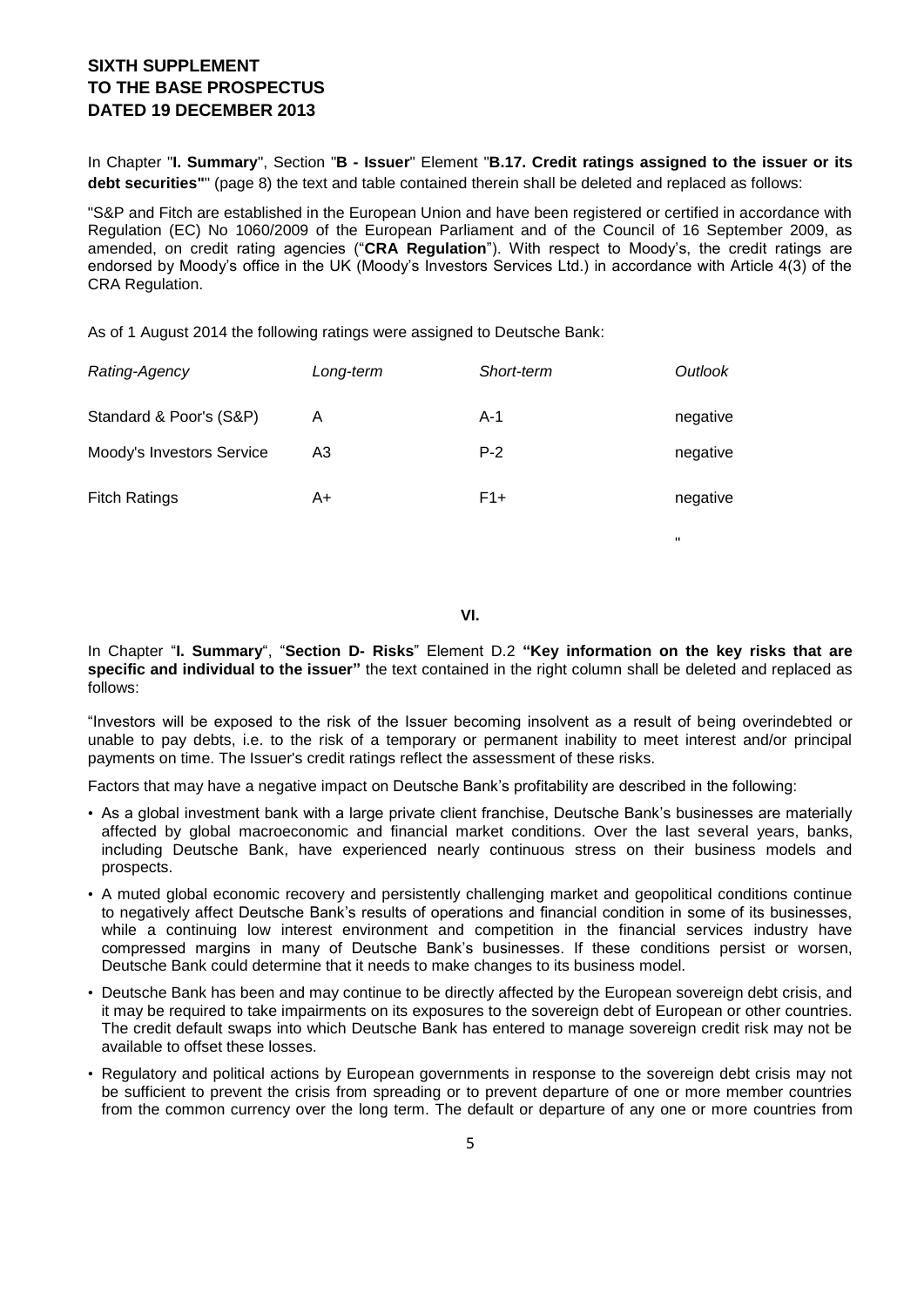the euro could have unpredictable consequences for the financial system and the greater economy, potentially leading to declines in business levels, write-downs of assets and losses across Deutsche Bank's businesses. Deutsche Bank's ability to protect itself against these risks is limited.

- Deutsche Bank has a continuous demand for liquidity to fund its business activities. It may suffer during periods of market-wide or firm-specific liquidity constraints, and liquidity may not be available to it even if its underlying business remains strong.
- Regulatory reforms enacted and proposed in response to weaknesses in the financial sector, together with increased regulatory scrutiny more generally, have created significant uncertainty for Deutsche Bank and may adversely affect its business and ability to execute its strategic plans.
- Regulatory and legislative changes will require Deutsche Bank to maintain increased capital and may significantly affect its business model and the competitive environment. Any perceptions in the market that Deutsche Bank may be unable to meet its capital requirements with an adequate buffer, or that it should maintain capital in excess of the requirements, could intensify the effect of these factors on Deutsche Bank's business and results.
- The increasingly stringent regulatory environment to which Deutsche Bank is subject, coupled with substantial outflows in connection with litigation and enforcement matters, may make it difficult for Deutsche Bank to maintain its capital ratios at levels above those required by regulators or expected in the market.
- New rules in the United States, recent legislation in Germany and proposals in the European Union regarding the prohibition of proprietary trading or its separation from the deposit-taking business may materially affect Deutsche Bank's business model.
- Proposed European legislation and German legislation regarding the recovery and resolution of banks and investment firms may result in regulatory consequences that could limit Deutsche Bank's business operations and lead to higher refinancing costs.
- Other regulatory reforms adopted or proposed in the wake of the financial crisis for example, extensive new regulations governing Deutsche Bank's derivatives activities, bank levies or a possible financial transaction tax – may materially increase Deutsche Bank's operating costs and negatively impact its business model.
- Adverse market conditions, historically low prices, volatility and cautious investor sentiment have affected and may in the future materially and adversely affect Deutsche Bank's revenues and profits, particularly in its investment banking, brokerage and other commission- and fee-based businesses. As a result, Deutsche Bank has in the past incurred and may in the future incur significant losses from its trading and investment activities.
- Since Deutsche Bank published its Strategy 2015+ targets in 2012, macroeconomic and market conditions as well as the regulatory environment have been much more challenging than originally anticipated, and as a result, Deutsche Bank has updated its aspirations to reflect these challenging conditions. If Deutsche Bank is unable to implement its updated strategy successfully, it may be unable to achieve its financial objectives, or incur losses or low profitability or erosions of its capital base, and its share price may be materially and adversely affected.
- Deutsche Bank operates in a highly and increasingly regulated and litigious environment, potentially exposing it to liability and other costs, the amounts of which may be substantial and difficult to estimate, as well as to legal and regulatory sanctions and reputational harm.
- Deutsche Bank is currently the subject of regulatory and criminal industry-wide investigations relating to interbank offered rates, as well as civil actions. Due to a number of uncertainties, including those related to the high profile of the matters and other banks' settlement negotiations, the eventual outcome of these matters is unpredictable, and may materially and adversely affect Deutsche Bank's results of operations, financial condition and reputation.
- A number of regulatory authorities are currently investigating Deutsche Bank in connection with misconduct relating to manipulation of foreign exchange rates. The extent of Deutsche Bank's financial exposure to these matters could be material, and Deutsche Bank's reputation may suffer material harm as a result.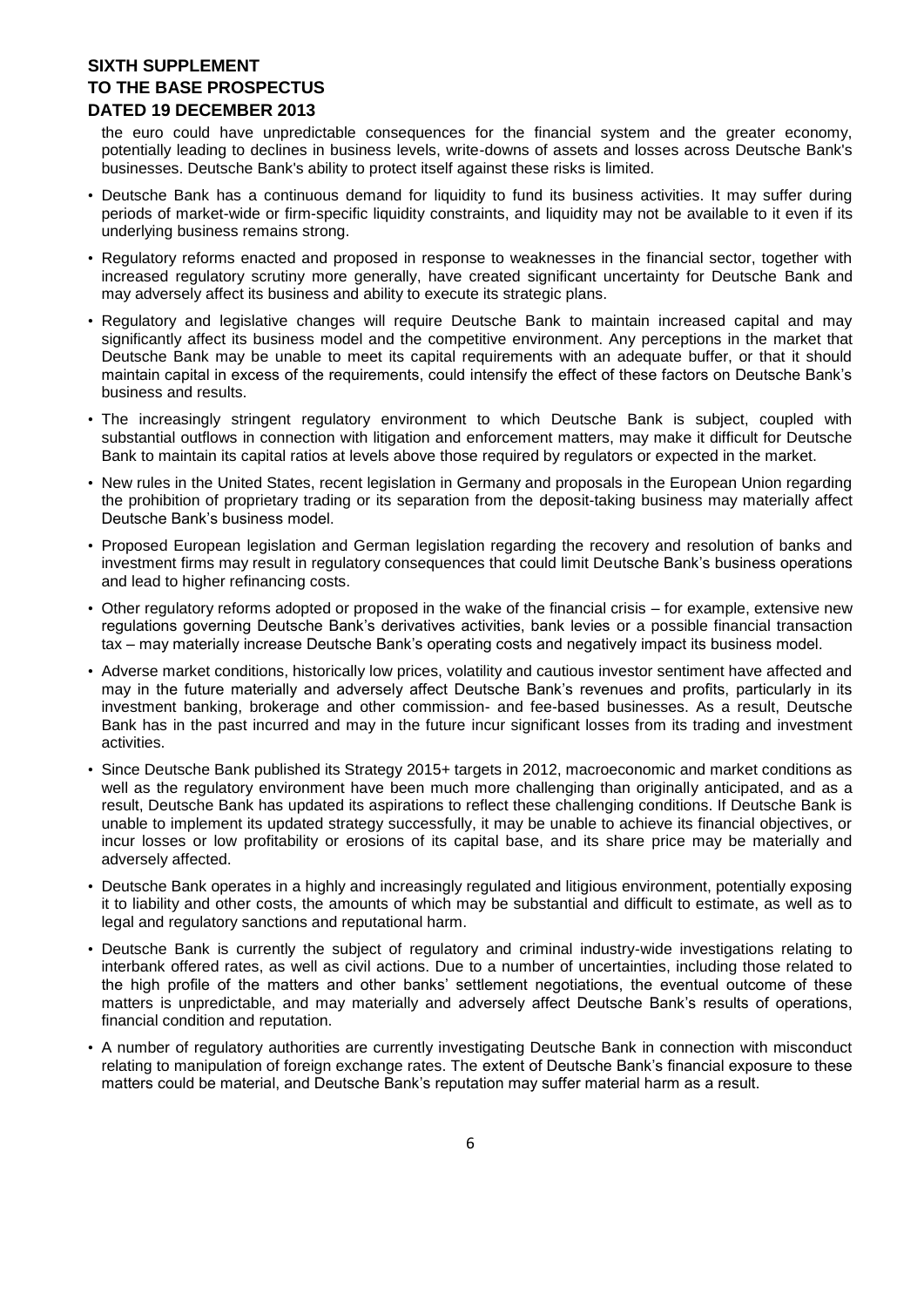- A number of regulatory authorities are currently investigating or seeking information from Deutsche Bank in connection with transactions with Monte dei Paschi di Siena. The extent of Deutsche Bank's financial exposure to these matters could be material, and Deutsche Bank's reputation may be harmed.
- Regulatory agencies in the United States are investigating whether Deutsche Bank's historical processing of certain U.S. Dollar payment orders for parties from countries subject to U.S. embargo laws complied with U.S. federal and state laws. The eventual outcomes of these matters are unpredictable, and may materially and adversely affect Deutsche Bank's results of operations, financial condition and reputation.
- Deutsche Bank has been subject to contractual claims and litigation in respect of its U.S. residential mortgage loan business that may materially and adversely affect its results or reputation.
- Deutsche Bank's non-traditional credit businesses materially add to its traditional banking credit risks.
- Deutsche Bank has incurred losses, and may incur further losses, as a result of changes in the fair value of its financial instruments.
- Deutsche Bank's risk management policies, procedures and methods leave it exposed to unidentified or unanticipated risks, which could lead to material losses.
- Operational risks may disrupt Deutsche Bank's businesses.
- Deutsche Bank's operational systems are subject to an increasing risk of cyber attacks and other internet crime, which could result in material losses of client or customer information, damage Deutsche Bank's reputation and lead to regulatory penalties and financial losses.
- The size of Deutsche Bank's clearing operations exposes it to a heightened risk of material losses should these operations fail to function properly.
- Deutsche Bank may have difficulty in identifying and executing acquisitions, and both making acquisitions and avoiding them could materially harm Deutsche Bank's results of operations and its share price.
- The effects of the takeover of Deutsche Postbank AG may differ materially from Deutsche Bank's expectations.
- Deutsche Bank may have difficulties selling non-core assets at favorable prices or at all and may experience material losses from these assets and other investments irrespective of market developments.
- Intense competition, in Deutsche Bank's home market of Germany as well as in international markets, could materially adversely impact Deutsche Bank's revenues and profitability.
- Transactions with counterparties in countries designated by the U.S. State Department as state sponsors of terrorism or persons targeted by U.S. economic sanctions may lead potential customers and investors to avoid doing business with Deutsche Bank or investing in its securities, harm its reputation or result in regulatory action which could materially and adversely affect its business."

### **VII.**

In Chapter "**III. General Information on the Programme**", "**Section G- Documents Incorporated by Rereference** " on page 226 shall be deleted in its entirety and be replaced by the following:

### **1. Documents Incorporated by Reference**

The following documents, which have previously been published or are published simultaneously with this Base Prospectus and have been filed with the CSSF, or, in respect of the registration document (the "**Registration Document**") dated 27 May 2013 of Deutsche Bank Aktiengesellschaft, the First Supplemental Registration Document (the "**First Supplemental Registration Document**") dated 5 July 2013, the Second Supplemental Registration Document (the "**Second Supplemental Registration Document**") dated 1 August 2013, the Third Supplemental Registration Document (the "**Third Supplemental Registration Document**") dated 4 November 2013, the Fourth Supplemental Registration Document (the "**Fourth Supplemental Registration Document**") dated 12 December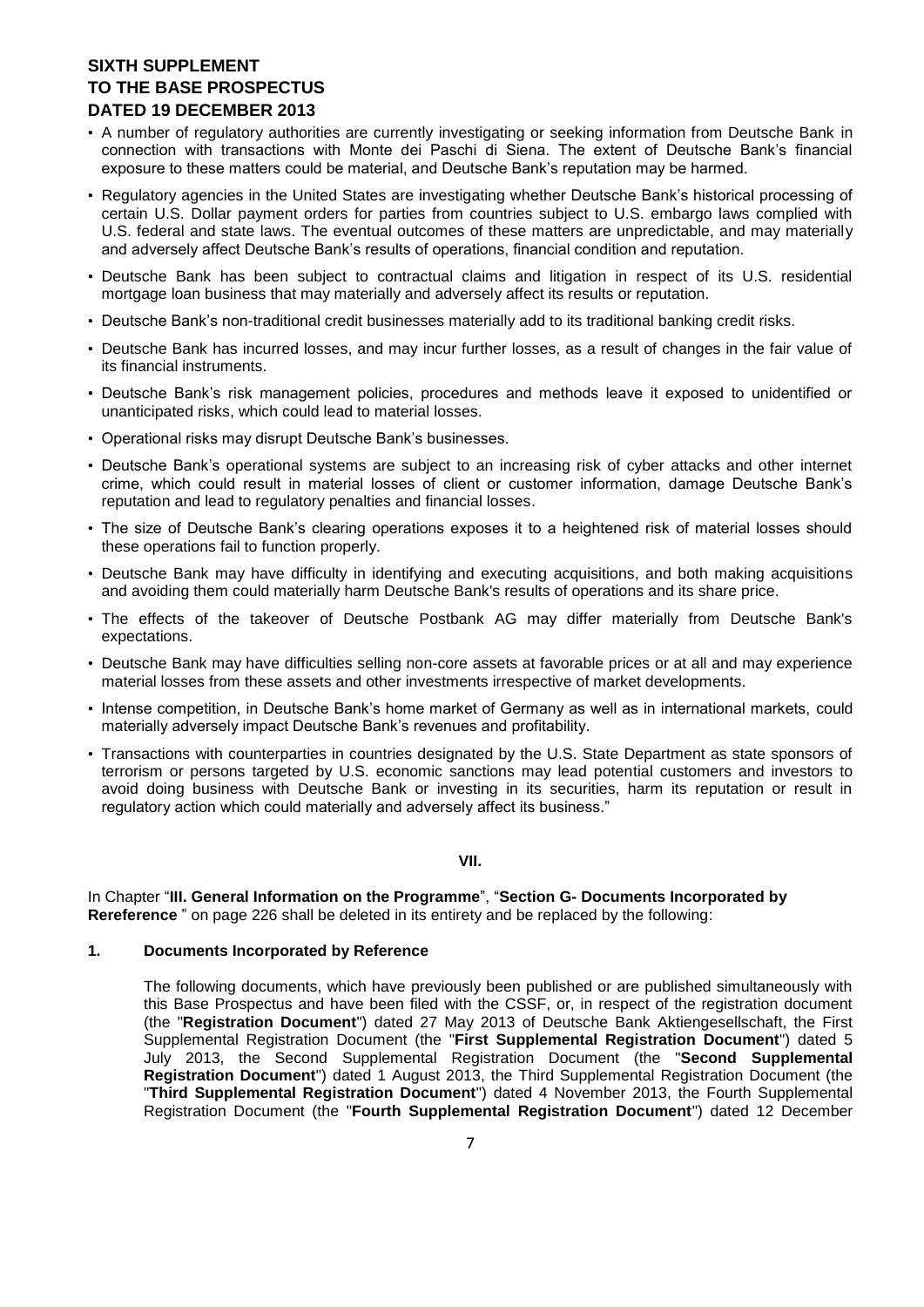2013, the Fifth Supplemental Registration Document (the "**Fifth Supplemental Registration Document**") dated 27 December 2013, the Sixth Supplemental Registration Document (the "**Sixth Supplemental Registration Document**") dated 10 February 2014, the Seventh Supplemental Registration Document (the "**Seventh Supplemental Registration Document**") dated 28 February 2014, the Eighth Supplemental Registration Document (the **"Eighth Supplemental Registration Document"**) dated 1 April 2014 and the Ninth Supplemental Registration Document (the **"Ninth Supplemental Registration Document"**) dated 9 May 2014 approved by the German Federal Financial Services Supervisory Authority (*Bundesanstalt für Finanzdienstleistungsaufsicht –* BaFin), the EMTN Base Prospectus dated 26 June 2014, the First Supplement to the EMTN Base Prospectus dated 1 August 2014 and the Interim Report of Deutsche Bank Aktiengesellschaft as of 30 June 2014 , shall be deemed to be incorporated in, and to form part of, this Base Prospectus:

- a) the Interim Report of Deutsche Bank Aktiengesellschaft as of 30 June 2014;
- b) The First Supplement to the EMTN Base Prospectus dated 1 August 2014, save that only pages 1-5 (inclusive) shall be deemed to be incorporated in, and form part of this Base Prospectus;
- c) the Deutsche Bank Aktiengesellschaft EUR 80 billion Debt Issuance Programme Base Prospectus dated 26 June 2014, save that only pages 34 to 91 (inclusive) and page 904 shall be deemed to be incorporated in, and form part of, this Base Prospectus (the **"EMTN Base Prospectus"**);
- d) The Ninth Supplemental Registration Document of Deutsche Bank Aktiengesellschaft dated 9 May 2014 (English version);
- e) The Eighth Supplemental Registration Document of Deutsche Bank Aktiengesellschaft dated 1 April 2014 (English version);
- f) The Seventh Supplemental Registration Document of Deutsche Bank Aktiengesellschaft dated 28 February 2014 (English version);
- g) The Sixth Supplemental Registration Document of Deutsche Bank Aktiengesellschaft dated 10 February 2014 (English version);
- h) The Fifth Supplemental Registration Document of Deutsche Bank Aktiengesellschaft dated 27 December 2013 (English version);
- i) The Fourth Supplemental Registration Document of Deutsche Bank Aktiengesellschaft dated 12 December 2013 (English version);
- j) The Third Supplemental Registration Document of Deutsche Bank Aktiengesellschaft dated 4 November 2013 (English version);
- k) The Second Supplemental Registration Document of Deutsche Bank Aktiengesellschaft dated 1 August 2013 (English version);
- l) The First Supplemental Registration Document of Deutsche Bank Aktiengesellschaft dated 5 July 2013 (English version);
- m) the Registration Document of Deutsche Bank Aktiengesellschaft dated 27 May 2013 (English version);
- n) the Registration Document of Deutsche Bank Aktiengesellschaft dated 4 April 2012 (English version);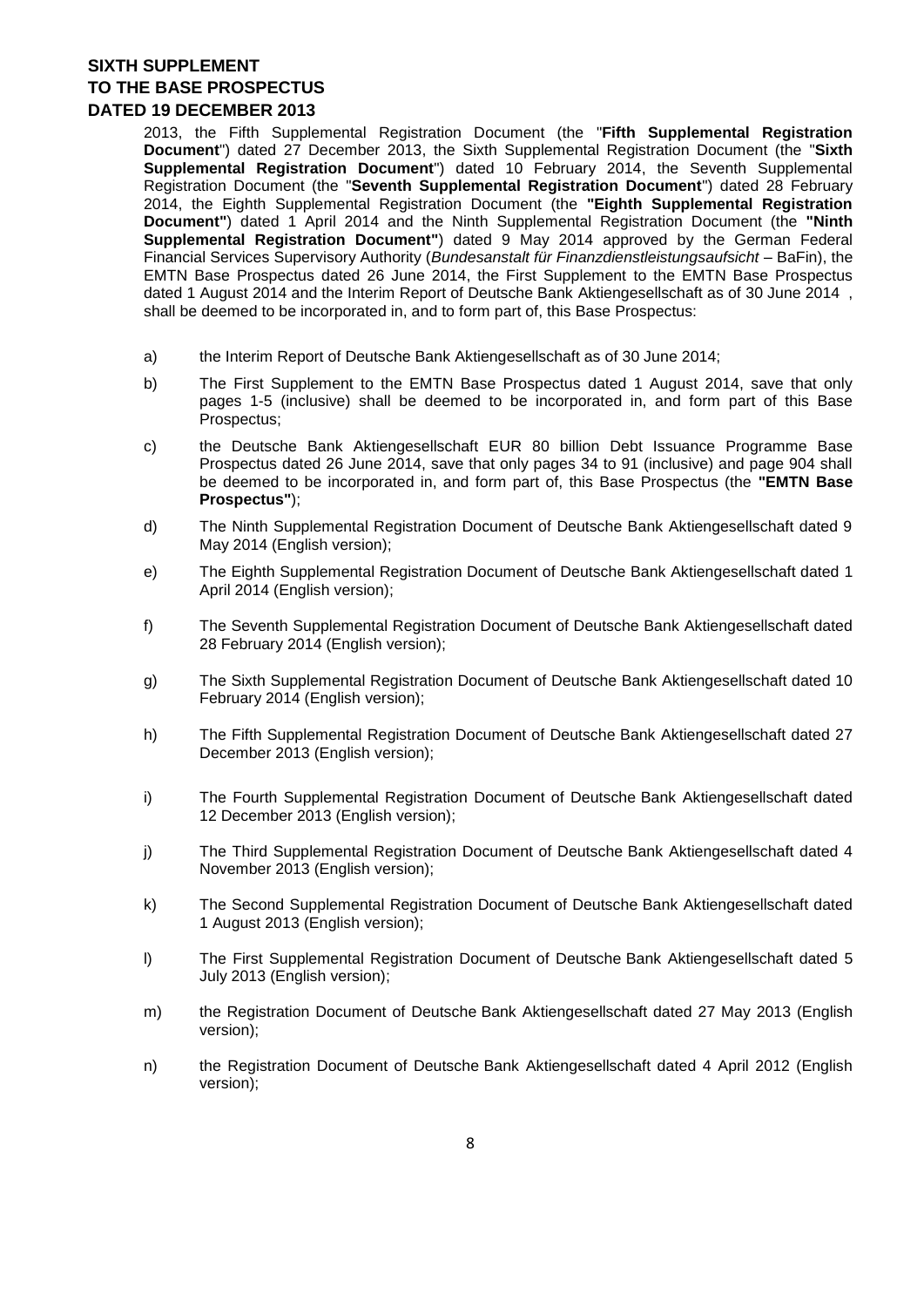Following the publication of this Base Prospectus a supplement may be prepared by the Issuer and approved by the CSSF in accordance with Article 13 of the Law. Statements contained in any such supplement (or contained in any document incorporated by reference therein) shall, to the extent applicable (whether expressly, by implication or otherwise), be deemed to modify or supersede statements contained in this Base Prospectus or in a document which is incorporated by reference in this Base Prospectus. Any statement so modified or superseded shall not, except as so modified or superseded, constitute a part of this Base Prospectus.

### **2. Cross Reference List**

Specific items contained in "Documents Incorporated by Reference".

a) The following information is set forth in the Interim Report of Deutsche Bank Aktiengesellschaft dated 30 June 2014:

| Interim Report as of 30 June 2013 of the Deutsche Bank Group |        |
|--------------------------------------------------------------|--------|
| <b>Review Report</b>                                         | 68     |
| Consolidated Statement of Income (unaudited)                 | 69     |
| Consolidated Statement of Comprehensive Income (unaudited)   | 70     |
| Consolidated Balance Sheet (unaudited)                       | 71     |
| Consolidated Statement of Changes in Equity (unaudited)      | 72     |
| Consolidated Statement of Cash Flows (unaudited)             | 74     |
| Notes to the Consolidated Financial Statements (unaudited)   | 75-112 |

### b) The following information is set forth in the First Supplement to the EMTN Base Prospectus

| Amendments to the EMTN Base Prospectus |  |
|----------------------------------------|--|
|                                        |  |

### c) The following information is set forth in the EMTN Base Prospectus

| <b>Section of the EMTN Base Prospectus</b>                  | <b>Page Reference</b> |
|-------------------------------------------------------------|-----------------------|
| <b>Risk Factors</b>                                         | 34-60                 |
| Persons Responsible                                         | 62                    |
| <b>Statutory Auditors</b>                                   | 70                    |
| Information about Deutsche Bank                             | 70                    |
| <b>Business Overview</b>                                    | 70-75                 |
| <b>Organisational Structure</b>                             | 75-76                 |
| <b>Trend Information</b>                                    | 76-77                 |
| Administrative, Management and Supervisory<br><b>Bodies</b> | 77-79                 |
| <b>Major Shareholders</b>                                   | 79-80                 |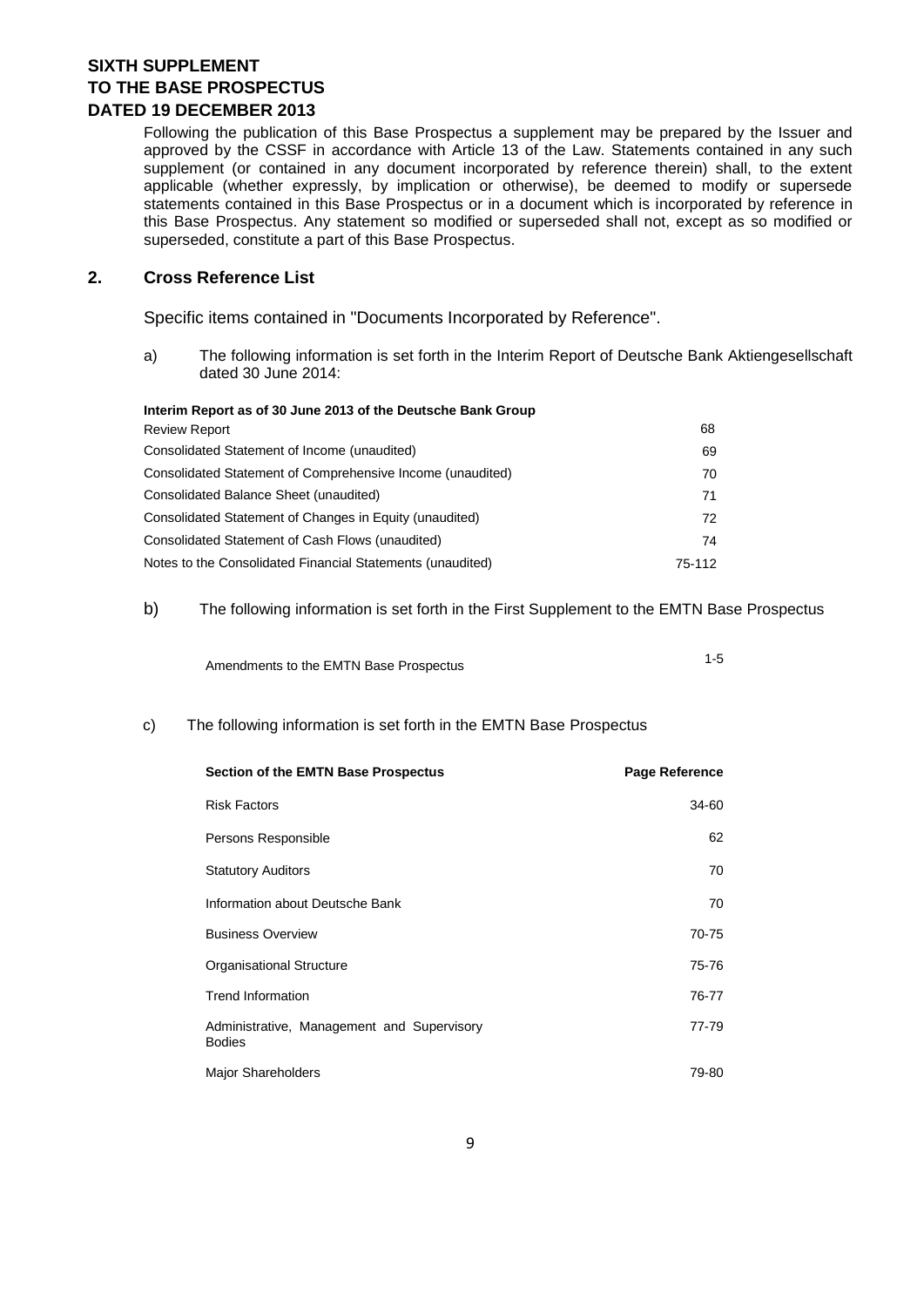| Historical Financial Information / Financial<br><b>Statements</b>                   | 80    |
|-------------------------------------------------------------------------------------|-------|
| Auditing of Historical Annual<br>Financial<br>Information                           | 80    |
| Interim Financial Information                                                       | 80    |
| Legal and Arbitration Proceedings                                                   | 80-91 |
| Significant Change in Deutsche Bank Group's<br><b>Financial Position</b>            | 91    |
| Third Party Information and Statement by<br>Experts and Declaration of any Interest | 91    |
| Documents on Display                                                                | 904   |

d) The following information is set forth in the Ninth Supplemental Registration Document of Deutsche Bank Aktiengesellschaft dated 9 May 2014:

| <b>Risk Factors</b>                                                                                                          | 3         |
|------------------------------------------------------------------------------------------------------------------------------|-----------|
|                                                                                                                              |           |
| Financial Information concerning Deutsche Bank's Assets and Liabilities,<br><b>Financial Position and Profits and Losses</b> | 3         |
| Interim Financial Information                                                                                                | 3         |
|                                                                                                                              |           |
| Interim Report as of 31 March 2014 of the Deutsche Bank Group                                                                | F-VIII    |
| Consolidated Statement of Income (unaudited)                                                                                 | F-VIII-61 |
| Consolidated Statement of Comprehensive Income (unaudited)                                                                   | F-VIII-62 |
| Consolidated Balance Sheet (unaudited)                                                                                       | F-VIII-63 |
| Consolidated Statement of Changes in Equity (unaudited)                                                                      | F-VIII-64 |
| Consolidated Statement of Cash Flows (unaudited)                                                                             | F-VIII-66 |
| Notes to the Consolidated Financial Statements (unaudited)                                                                   | F-VIII-67 |

e) The following information is set forth in the Eighth Supplemental Registration Document of Deutsche Bank Aktiengesellschaft dated 1 April 2014:

| Financial Information concerning Deutsche Bank's Assets and Liabilities,             |                           |
|--------------------------------------------------------------------------------------|---------------------------|
| <b>Financial Position and Profits and Losses</b>                                     | 3                         |
| Historical Financial Information / Financial Statements                              | 3                         |
| Legal and Arbitration Proceedings                                                    | $3 - 15$                  |
| Annual Financial Statements and Management Report 2013 of Deutsche<br><b>Bank AG</b> | F-VI                      |
| Economic Environment - Global Economy                                                | $F-VI-7 - F-VI-8$         |
| Balance Sheet as of 31 December 2013                                                 | F-VI-167                  |
| <b>Consolidated Financial Statements 2013</b>                                        | $F-VI-285 - F-VI-$<br>459 |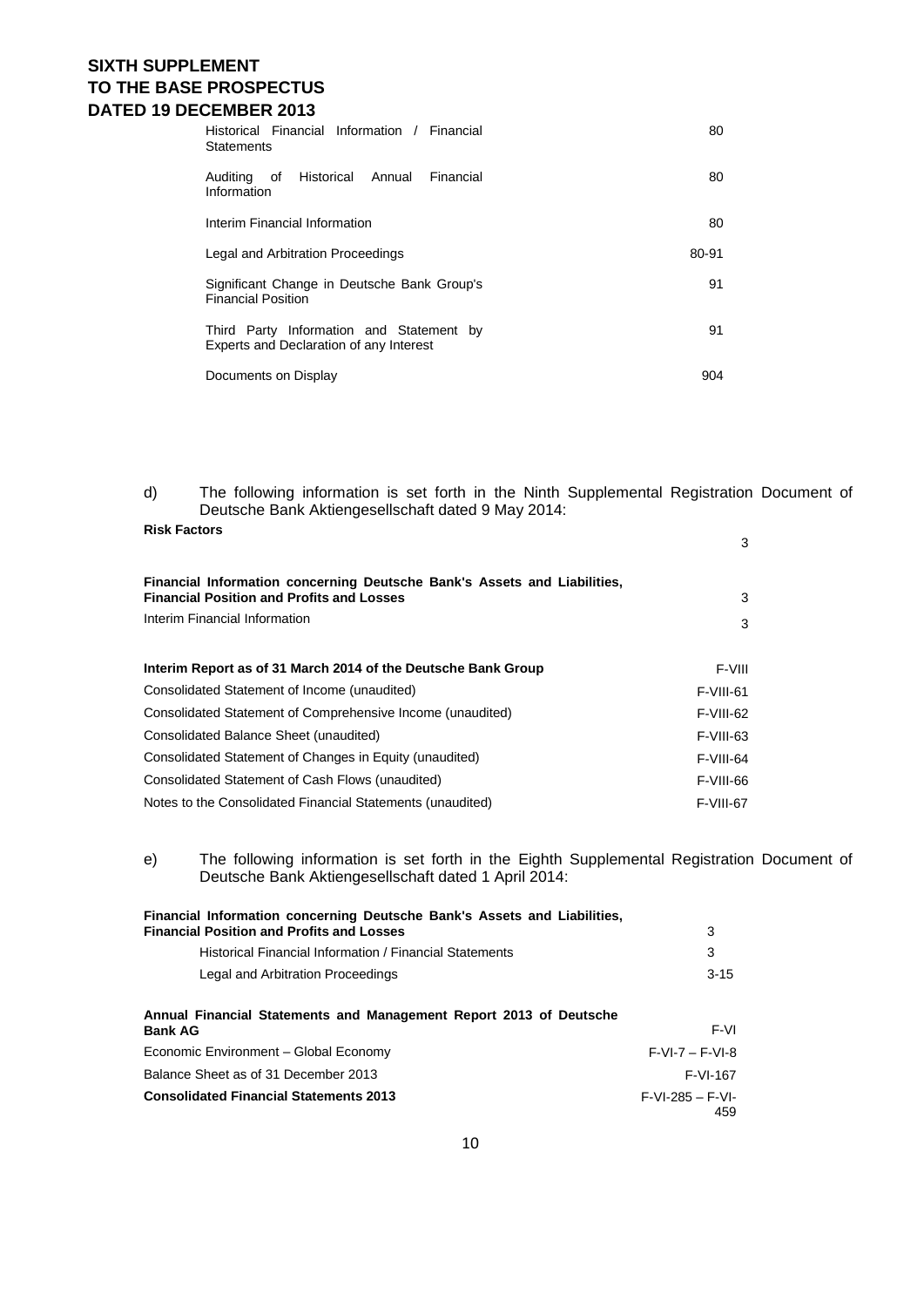### 11

# **SIXTH SUPPLEMENT TO THE BASE PROSPECTUS DATED 19 DECEMBER 2013**

| Consolidated Statement of Income                                   | F-VI-285                  |
|--------------------------------------------------------------------|---------------------------|
| Consolidated Statement of Comprehensive Income                     | F-VI-286                  |
| <b>Consolidated Balance Sheet</b>                                  | F-VI-287                  |
| Consolidated Statement of Changes in Equity                        | $F-VI-288 - F-VI-$<br>289 |
| <b>Consolidated Statement of Cash Flows</b>                        | F-VI-290                  |
| Notes to the Consolidated Financial Statements                     | $F-VI-291 - F-VI-$<br>488 |
| Independent Auditors' Report                                       | $F-VI-450 - F-VI-$<br>451 |
| Principal Activities Performed by Management and Supervisory Board | $F-VI-461 - 476$          |

f) The following information is set forth in the Seventh Supplemental Registration Document of Deutsche Bank Aktiengesellschaft dated 28 February 2014:

### **Trend Information** 3

g) The following information is set forth in the Sixth Supplemental Registration Document of Deutsche Bank Aktiengesellschaft dated 10 February 2014:

### **Trend Information** 3

h) The following information is set forth in the Fifth Supplemental Registration Document of Deutsche Bank Aktiengesellschaft dated 27 December 2013:

# **Risk Factors** 3 **Trend Information** 3

i) The following information is set forth in the Fourth Supplemental Registration Document of Deutsche Bank Aktiengesellschaft dated 12 December 2013:

### **Trend Information** 3

j) The following information is set forth in the Third Supplemental Registration Document of Deutsche Bank Aktiengesellschaft dated 4 November 2013:

### **Financial Information concerning Deutsche Bank's Assets and Liabilities, Financial Position and Profits and Losses** 3

| Interim Financial Information                                     | 3           |
|-------------------------------------------------------------------|-------------|
| Legal and Arbitration Proceedings                                 | $3 - 11$    |
| Interim Report as of 30 September 2013 of the Deutsche Bank Group | F-V         |
| Consolidated Statement of Income (unaudited)                      | $F-V-57$    |
| Consolidated Statement of Comprehensive Income (unaudited)        | $F-V-58$    |
| Consolidated Balance Sheet (unaudited)                            | $F-V-59$    |
| Consolidated Statement of Changes in Equity (unaudited)           | $F-V-60-61$ |
| Consolidated Statement of Cash Flows (unaudited)                  | $F-V-62$    |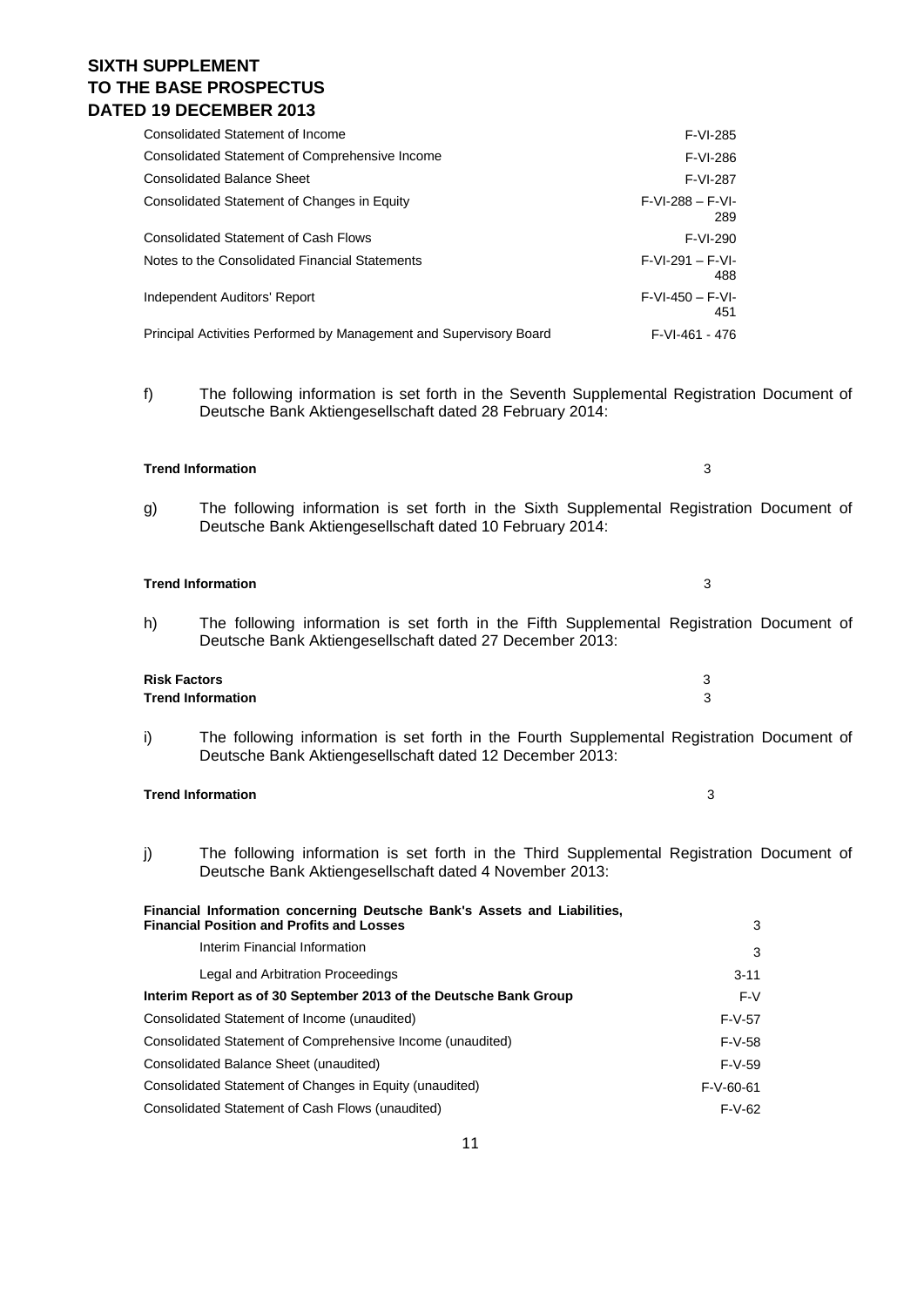Notes to the Consolidated Financial Statements (unaudited) F-V-63-105

k) The following information is set forth in the Second Supplemental Registration Document of Deutsche Bank Aktiengesellschaft dated 1 August 2013:

| Financial Information concerning Deutsche Bank's Assets and Liabilities,<br><b>Financial Position and Profits and Losses</b> | 3           |
|------------------------------------------------------------------------------------------------------------------------------|-------------|
| Interim Financial Information                                                                                                | 3           |
| Legal and Arbitration Proceedings                                                                                            | $3 - 11$    |
| Interim Report as of 30 June 2013 of the Deutsche Bank Group                                                                 | F-IV        |
| Consolidated Statement of Income (unaudited)                                                                                 | F-IV-55     |
| Consolidated Statement of Comprehensive Income (unaudited)                                                                   | F-IV-56     |
| Consolidated Balance Sheet (unaudited)                                                                                       | $F-IV-57$   |
| Consolidated Statement of Changes in Equity (unaudited)                                                                      | F-IV-58-59  |
| Consolidated Statement of Cash Flows (unaudited)                                                                             | F-IV-60     |
| Notes to the Consolidated Financial Statements (unaudited)                                                                   | F-IV-61-100 |

l) The following information is set forth in the First Supplemental Registration Document of Deutsche Bank Aktiengesellschaft dated 5 July 2013:

#### **Risk Factors** 3

m) The following information is set forth in the Registration Document of Deutsche Bank Aktiengesellschaft dated 27 May 2013, as supplemented from time to time:

| <b>Risk Factors</b>                                                                                                          | 4              |
|------------------------------------------------------------------------------------------------------------------------------|----------------|
| <b>Persons Responsible</b>                                                                                                   | $\overline{7}$ |
| <b>Statutory Auditors</b>                                                                                                    | 7              |
| <b>Information about Deutsche Bank</b>                                                                                       | $\overline{7}$ |
| <b>Business Overview</b>                                                                                                     | $\overline{7}$ |
| <b>Organisational Structure</b>                                                                                              | 11             |
| <b>Trend Information</b>                                                                                                     | 11             |
| <b>Administrative, Management and Supervisory Bodies</b>                                                                     | 12             |
| <b>Major Shareholders</b>                                                                                                    | 15             |
| Financial Information concerning Deutsche Bank's Assets and Liabilities,<br><b>Financial Position and Profits and Losses</b> | 15             |
| Historical Financial Information / Financial Statements                                                                      | 15             |
| Auditing of Historical Annual Financial Information                                                                          | 15             |
| Interim Financial Information                                                                                                | 15             |
| Legal and Arbitration Proceedings                                                                                            | 16             |
| Significant Change in Deutsche Bank Group's Financial Position                                                               | 24             |
| <b>Material Contracts</b>                                                                                                    | 24             |
| Third Party Information and Statement by Experts and Declaration of any<br><b>Interest</b>                                   | 24             |
| <b>Documents on Display</b>                                                                                                  | 24             |
| Annual Financial Statements and Management Report 2012 of Deutsche<br><b>Bank AG</b>                                         | F-II.          |
| Balance Sheet as of 31 December 2012                                                                                         | F-II-76        |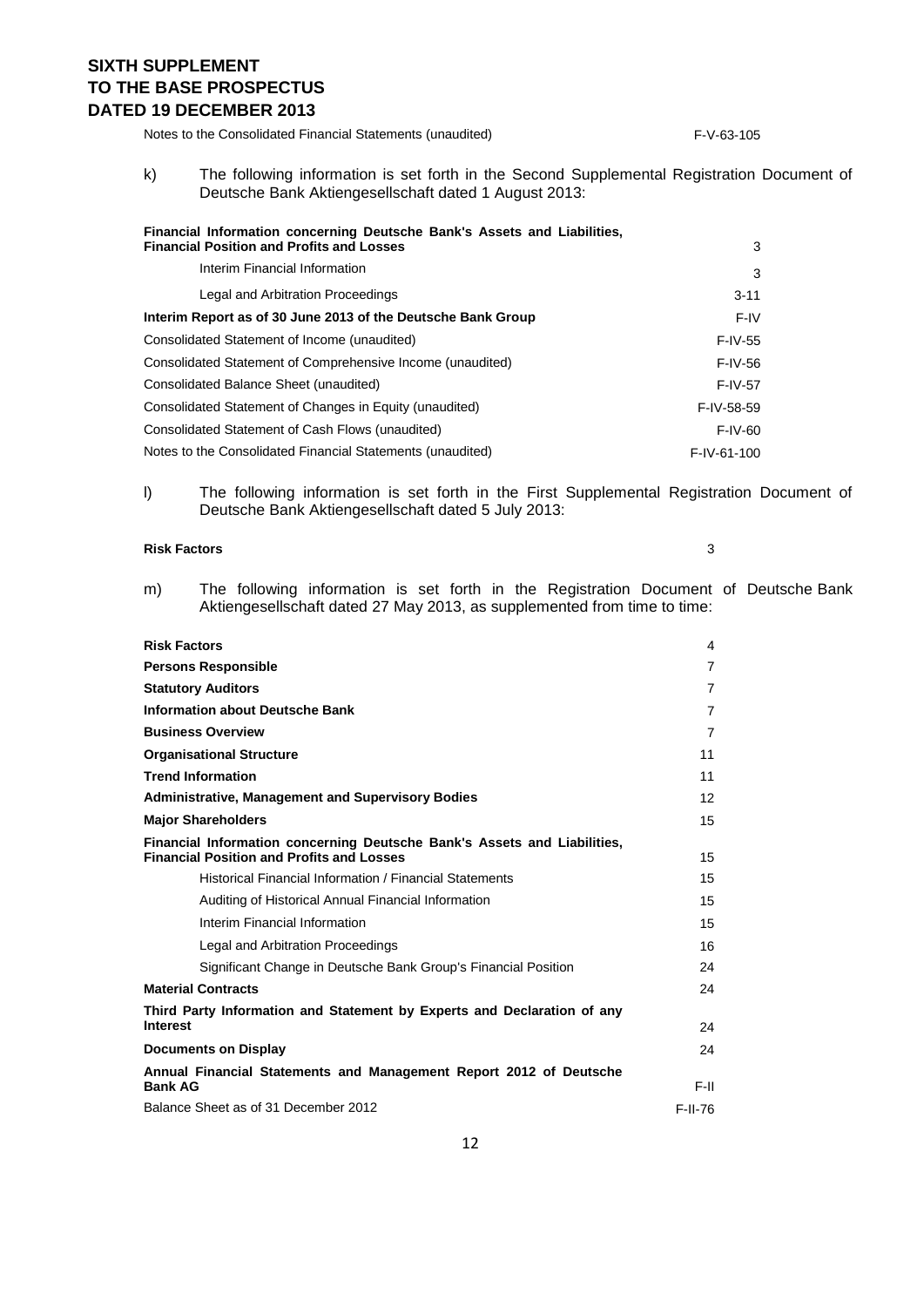| Income Statement for the period from 1 January 2012 to 31 December 2012 | F-II-78     |
|-------------------------------------------------------------------------|-------------|
| <b>Auditor's Report</b>                                                 | $F-II-144$  |
| Notes to the Accounts                                                   | $F-II-79$   |
| <b>Consolidated Financial Statements 2012</b>                           | $F-I-242$   |
| Consolidated Statement of Income                                        | $F-I-243$   |
| Consolidated Statement of Comprehensive Income                          | $F-I-244$   |
| <b>Consolidated Balance Sheet</b>                                       | $F-I-245$   |
| Consolidated Statement of Changes in Equity                             | $F-I-246$   |
| <b>Consolidated Statement of Cash Flows</b>                             | $F-I-247$   |
| Notes to the Consolidated Financial Statements                          | $F-I-249$   |
| Independent Auditors' Report                                            | $F-I-413$   |
| Interim Report as of 30 March 2013 of the Deutsche Bank Group           | F-III       |
| Consolidated Statement of Income (unaudited)                            | $F-III-47$  |
| Consolidated Statement of Comprehensive Income (unaudited)              | $F-III-48$  |
| Consolidated Balance Sheet (unaudited)                                  | F-III-49    |
| Consolidated Statement of Changes in Equity (unaudited)                 | F-III-50-51 |
| Consolidated Statement of Cash Flows (unaudited)                        | F-III-52    |
| Notes to the Consolidated Financial Statements (unaudited)              | F-III-53-87 |

n) The following information is set forth in the Registration Document of Deutsche Bank Aktiengesellschaft dated 4 April 2012:

| <b>Annual Financial Statements and Management Report 2011</b>           | F-II.          |
|-------------------------------------------------------------------------|----------------|
| Balance Sheet as of 31 December 2011                                    | F-II-68        |
| Income Statement for the period from 1 January 2011 to 31 December 2011 | <b>F-II-70</b> |
| <b>Auditor's Report</b>                                                 | $F-I-I-152$    |
| Notes to the Accounts                                                   | F-II-71        |
| <b>Consolidated Financial Statements 2011</b>                           | $F-I-173$      |
| <b>Consolidated Statement of Income</b>                                 | $F-I-175$      |
| Consolidated Statement of Comprehensive Income                          | $F-I-176$      |
| <b>Consolidated Balance Sheet</b>                                       | $F-I-177$      |
| Consolidated Statement of Changes in Equity                             | $F-I-178$      |
| <b>Consolidated Statement of Cash Flows</b>                             | $F-I-180$      |
| Notes to the Consolidated Financial Statements                          | F-I-181        |
| Independent Auditors' Report                                            | $F-I-400$      |

The information incorporated by reference which is not included in the Cross Reference List, is considered as additional information and is not required by the relevant schedules of the Regulation 809/2004 of the European Commission, as amended. Any non-incorporated parts of a document referred to herein are either deemed not relevant for an investor or are otherwise covered elsewhere in this Base Prospectus. Any documents incorporated by reference in the Registration Document shall not thereby be deemed incorporated by reference in this Base Prospectus and are either deemed not relevant for an investor or are otherwise covered elsewhere in this Base Prospectus.

The documents specified above and incorporated by reference shall be available in physical form at the registered office of the *Issuer* and, in case of admission to trading of the *Securities* on the Luxembourg Stock Exchange, in Luxembourg in physical form at the office of Deutsche Bank Luxembourg S.A. at 2, boulevard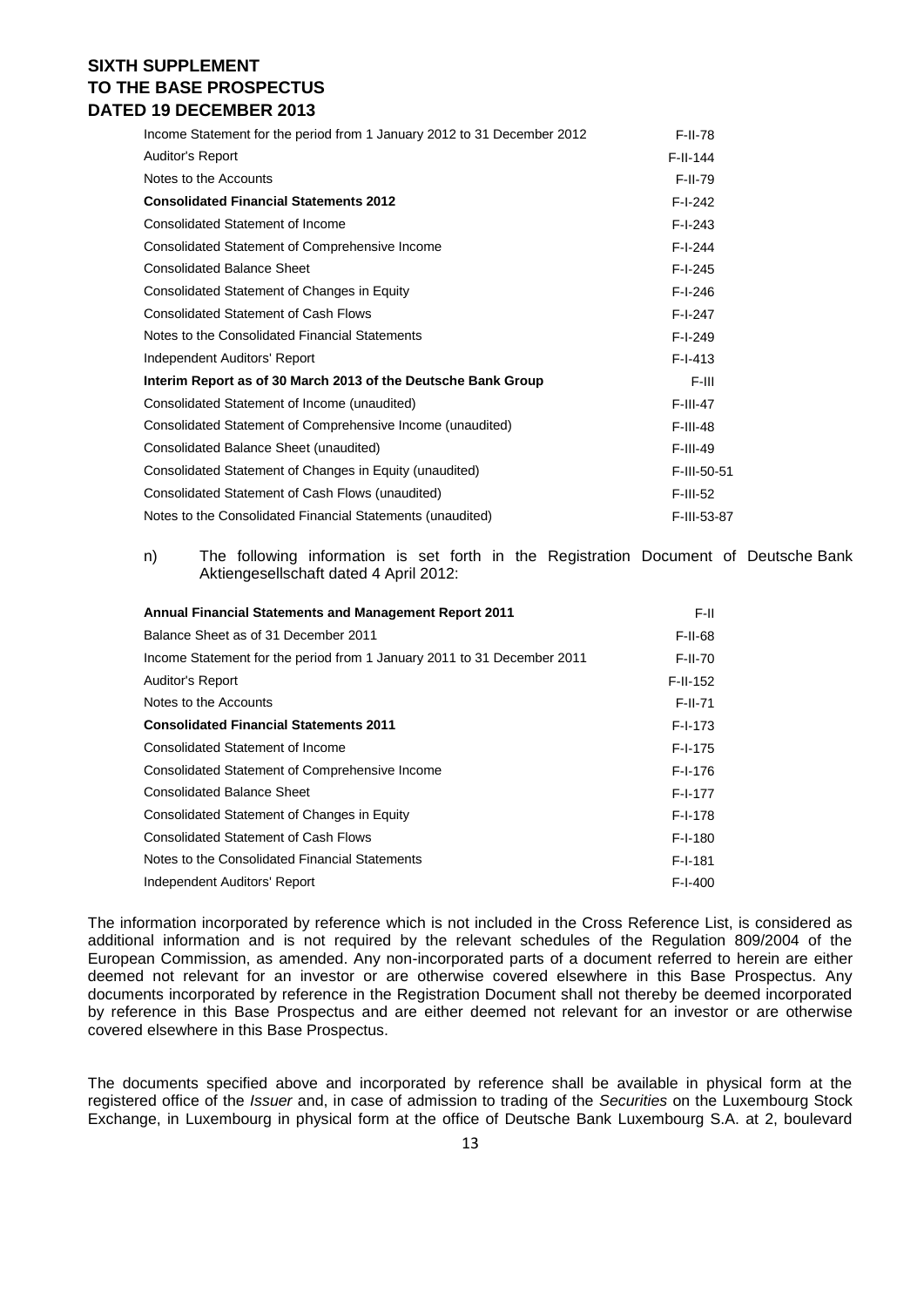Konrad Adenauer, L–1115 Luxembourg or at the *Issuer's* listing agent in Luxembourg, Banque de Luxembourg S.A., at 14, boulevard Royal L-2449, Luxembourg, and at the *Issuer's* Zurich Branch, Uraniastrasse 9, PF 3604, CH-8021 Zurich, Switzerland (where it can also be ordered by telephone +41 44 227 3781 or fax +41 44 227 3084).

The documents incorporated by reference shall also be available for viewing on the website of the Luxembourg Stock Exchange: [www.bourse.lu.](http://www.bourse.lu/)"

### **VIII.**

In Chapter "**III. General Information on the Programme**", "**Section H- General Information** " Paragraph 2. **"Material Adverse Change in the Prospects of Deutsch Bank and Significant Change in Deutsche Bank's Financial or Trading Position"** shall be deleted in its entirety and be replaced by the following:

"There has been no material adverse change in the prospects of Deutsche Bank since 31 December 2013, nor significant change in the financial or trading position of Deutsche Bank since 30 June 2014."

### **IX.**

In Chapter "**III. General Information on the Programme**", "**Section H- General Information** " Page 230, paragraph 3. **"Legal and Arbitration Proceedings"** shall be deleted in its entirety and be replaced by the following:

"Apart from the matters disclosed at pages 80 to 91 (inclusive) of the EMTN Base Prospectus, Deutsche Bank is not, or during the last twelve months has not been involved (whether as defendant or otherwise) in, nor does it have knowledge of any threat of any legal, arbitration, administrative or other proceedings the result of which may have, in the event of an adverse determination, a significant effect on its financial condition as presented in this Base Prospectus."

### **X.**

In Chapter "**II. Risk Factors**", "**Section A- Risk Factors in Respect of the Issuer**" shall be deleted in its entirety and be replaced by the following:

### "**Factors relating to Deutsche Bank's ability to meet its obligations as Issuer of the Securities issued under this programme**

In order to assess the risk, prospective investors should consider all information provided in the "Risk Factors" section in the Registration Document of Deutsche Bank dated 27 May 2013, as supplemented from time to time, and the section entitled "Risk factors in respect of the Issuer" provided in the Deutsche Bank AG EUR 80 billion Debt Issuance Programme Base Prospectus dated 26 June 2014 (the "**EMTN Base Prospectus**") referred to in "Documents Incorporated by Reference" on page 226 of this Base Prospectus. Prospective investors should consult with their own legal, tax, accounting and other advisers if they consider it necessary."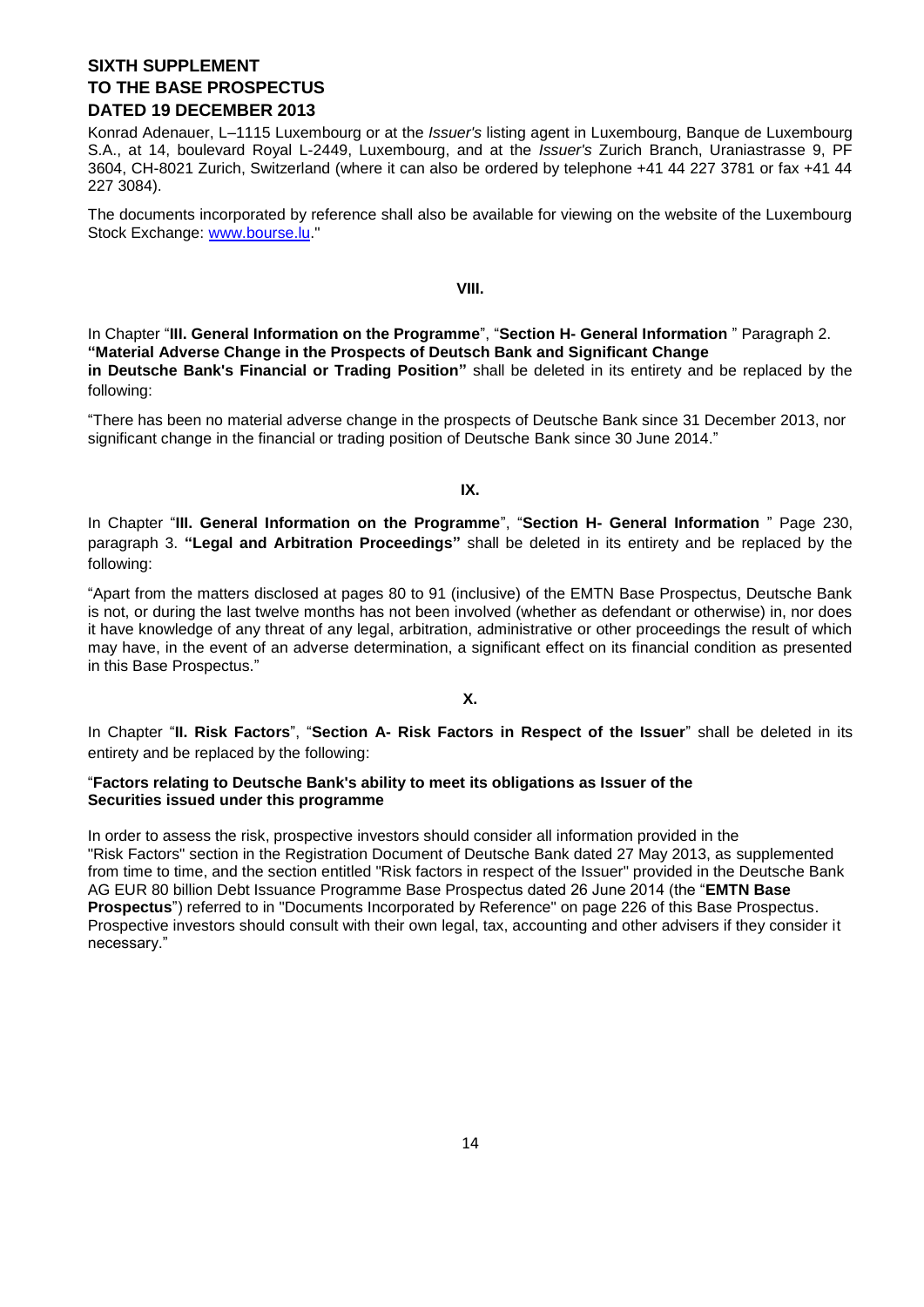**In Chapter "I. Summary", Section "C - Securities" Element "C.10. Derivative component in the interest payment." the wording contained under the heading "[If the Security is a Digital Variable Coupon Note (product no. N34), insert:" on page 15 of the Original Base Prospectus shall be amended by the addition of the following wording immediately after the words "minus one." on the 10th line of the final paragraph of such section:**

**"[The Coupon Payment will be subject to [a maximum of [***insert amount***]] [and] [a minimum of [***insert amount***]]."**

**XII.**

**In Chapter "I. Summary", Section "C - Securities" Element "C.15. A description of how the value of the investment is affected by the value of the underlying instrument(s), unless the securities have a denomination of at least EUR 100,000." the wording contained under the heading "[If the Security is a Digital Variable Coupon Note (product no. N34), insert:" on page 66 of the Original Base Prospectus shall be amended by the addition of the following wording immediately after the words "minus one." on the 10th line of the final paragraph of such section:**

**"[The Coupon Payment will be subject to [a maximum of [***insert amount***]] [and] [a minimum of [***insert amount***]]]."**

**XIII.**

**In Chapter "III. General Information on the Programme", Section "D - General Description of the Securities" the wording contained under the heading "Product No. N34: Digital Variable Coupon Note" on page 212 of the Original Base Prospectus shall be amended by the addition of the following wording immediately after the words "minus one." on the 11th line of the final paragraph of such section:**

**"If specified in the applicable Final Terms, the Coupon Payment will be subject to a specified maximum and/or a specified minimum."**

**XIV.**

**In Chapter "V. Product Terms", in the section "Specific Definitions applicable to Notes" under the heading "Product No. N34: Digital Variable Coupon Note" the sub-heading "Coupon Amount" on page 456 of the Original Base Prospectus shall be deleted and replaced as follows:**

> In respect of each Coupon Payment Date for which a Coupon Payment will be made, an amount equal to:

the product of:

- (a) the Nominal Amount and
- (b) the greater of (i) and (ii).

where:

"

- (i) is [zero][*insert percentage*]; and
- (ii) is the product of:
	- (A) the quotient of:
		- (I) one (as numerator); and